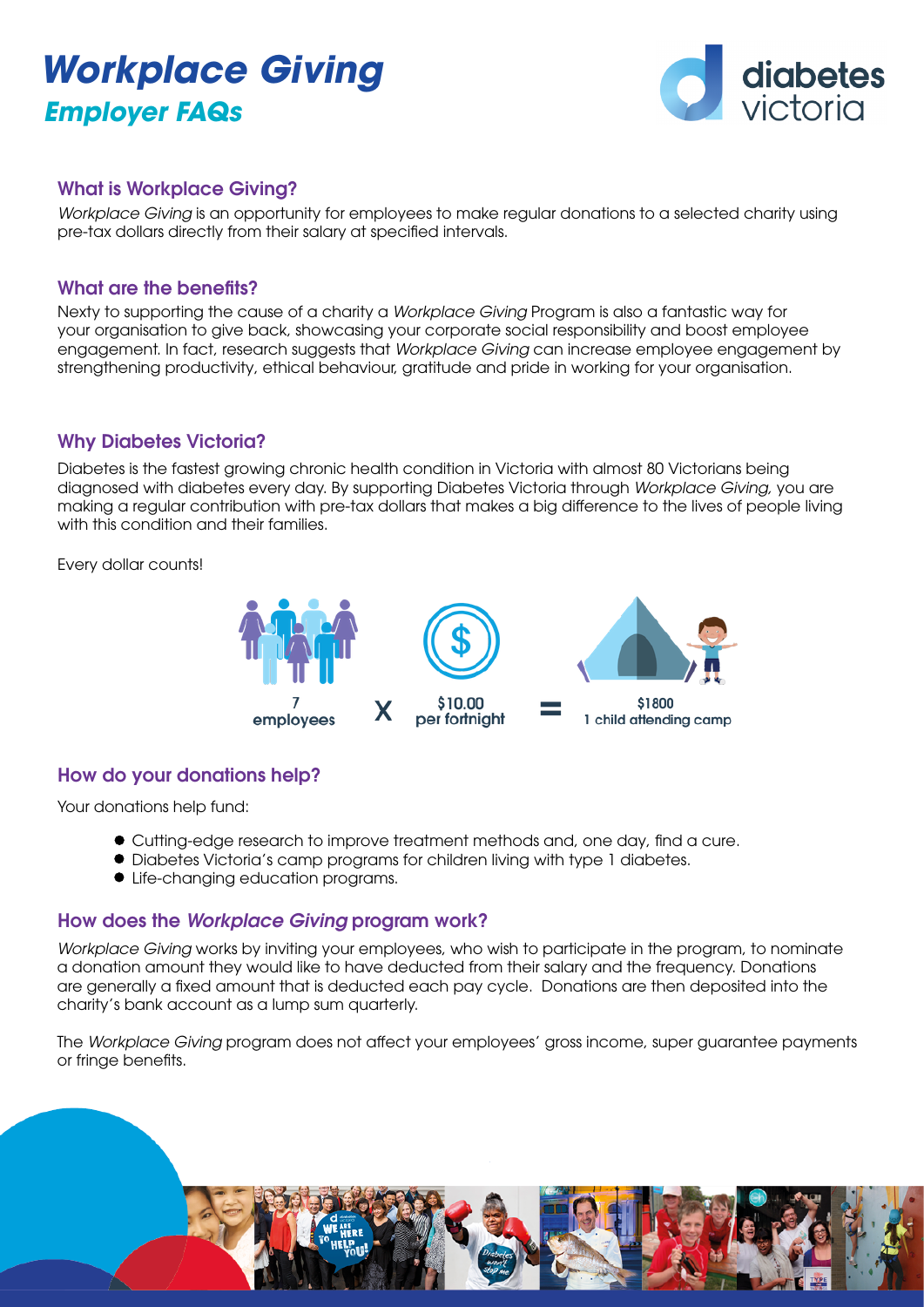# *Workplace Giving Employer FAQs*



## What records do I need to keep?

Administering a *Workplace Giving* program is very simple and the majority of it falls within standard payroll procedures. The only records you need to keep are the initial registration form an employee completes, authorising deductions to be made from their pay, and a record of deductions from each pay period.

### How much do employees have to donate?

Every dollar counts! There is no minimum or maximum donation amount. It is entirely up to the discretion of your employee; however only donations of \$2 or more are tax-deductible.

#### How often do employees need to donate?

Generally, deductions are made per pay cycle; however employees are free to specify how often they would like deductions to be made. It can be weekly, fortnightly, monthly or annually.

#### How do I keep employees interested in *Workplace Giving*?

If you are setting up the program for the first time, or you have new employees starting with your organisation, it is important to promote your program and explain what it is, how it works and who it helps. Giving your employees regular updates on how their donations are making a difference helps to keep them engaged and showcases the positive impact they are making in their community.

#### How can I make my *Workplace Giving* program successful?

There are two things you can do to really make a huge impact through your *Workplace Giving* program:

- **Dollar matching Having your organisation match your employees' donations doubles the** impact to the charity and it also reinforces your organisation's commitment to corporate social responsibility through your *Workplace Giving* program.
- Automatically enroll new employees into your *Workplcace Giving* program -

Many organisations offer their employees the opportunity to join the *Workplace Giving* program. The most successful in Australia have adopted the 'opt-out' model, where employees are automatically enrolled in the program and assigned to a default organisation and donation amount. The employee then has the right to 'opt-out' or choose other options. An example of how this may look is :

|                    |                                                                   | The Yes I would like to participate in workplace giving and support Diabetes Victoria by a donating \$30 per month. |
|--------------------|-------------------------------------------------------------------|---------------------------------------------------------------------------------------------------------------------|
| choose my own way. | Yes I would like to participate in workplace giving but I want to |                                                                                                                     |
| Charity            | Amount,                                                           | Frequency                                                                                                           |
|                    | No I don't want to participate in workplace giving at this time.  |                                                                                                                     |